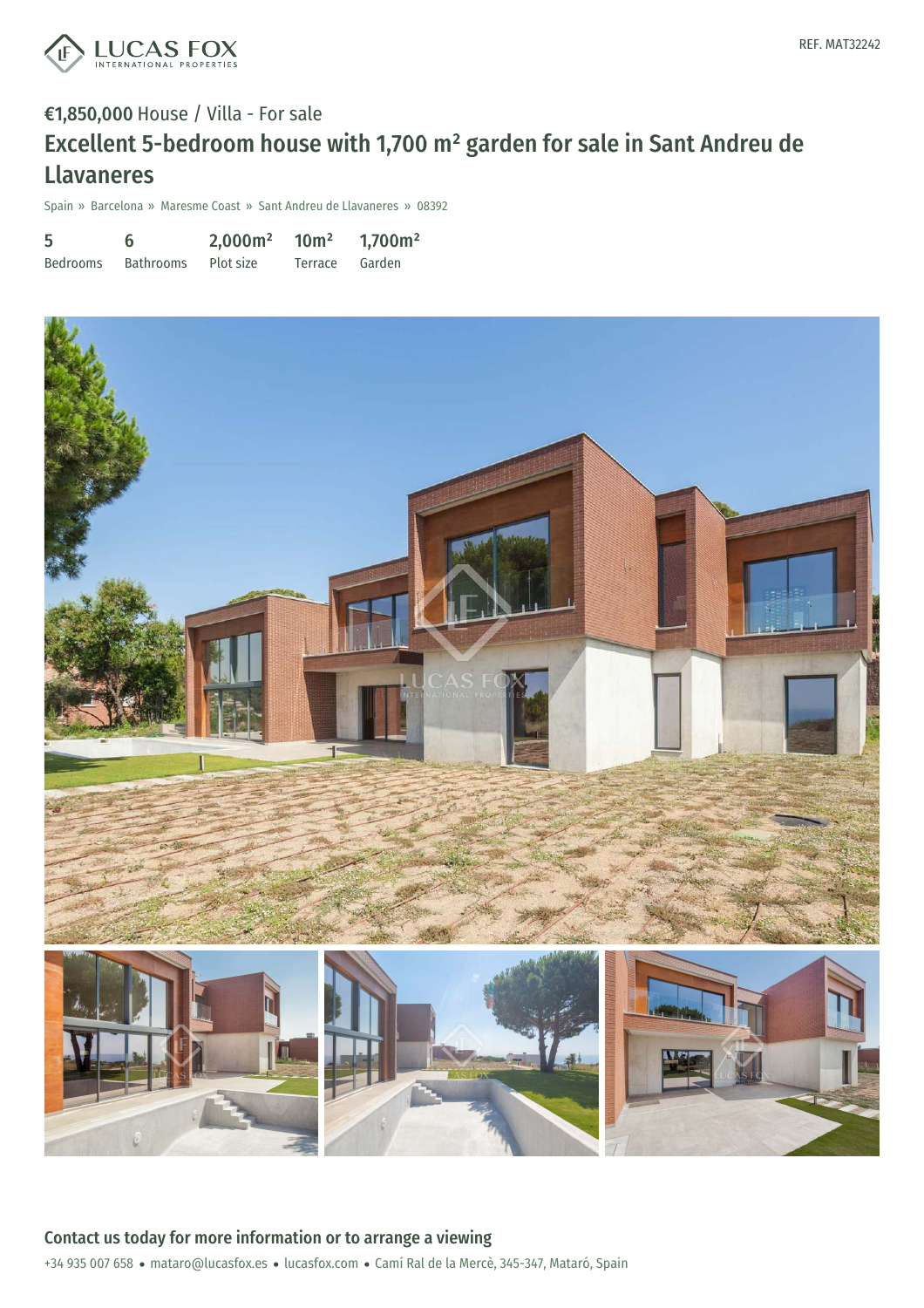

# €1,850,000 House / Villa - For sale Excellent 5-bedroom house with 1,700 m² garden for sale in Sant Andreu de Llavaneres

Spain » Barcelona » Maresme Coast » Sant Andreu de Llavaneres » 08392

5 Bedrooms 6 Bathrooms 2,000m² Plot size 10m² Terrace 1,700m² Garden

#### **OVERVIEW**

### Spectacular new build house for sale in Sant Andreu de Llavaneres, with sea views. See all the details in the Virtual Tour.

Wonderful villa in an exclusive residential area of Rocaferrera, the most prestigious development in Sant Andreu de Llavaneres. It is located on the side of the mountain, with its landscape that combines the lush pine forest with views of the sea and the beach, just one kilometre from the house.

The house has been built with a meticulous and careful design to make the most of natural lighting. Its structure designed as a set of off-centre blocks from the axis that unites them optimizes the shadows and lights inside, while offering a visual mosaic from the outside.

It is situated on a 2,120  $m<sup>2</sup>$  plot with a garden with plants and a natural swimming pool. The garden surrounds the house and has carefully planned landscaping with plants and shrubs typical of the environment. In addition, it offers a rainwater tank with a capacity of 10,000 litres to feed the garden irrigation system and fill the pool.

Thanks to the fact that the house sits on a small hill with a height higher than that of its neighbours, as well as the distribution of the house's floors, all the rooms enjoy magnificent views of the sea.

Finally, it enjoys an area of 500  $m<sup>2</sup>$  with ample spaces for a large family, such as the large double-height hall that connects with the rest of the rooms, the living room of more than 50 m², also with double-height ceilings, the five double bedrooms with their own bathroom and [dressing](mailto:mataro@lucasfox.es) room or the [open](https://www.lucasfox.com) kitchen with a large island that connects with the dining room.

Please get in touch for more information.



[lucasfox.com/go/mat32242](https://www.lucasfox.com/go/mat32242)

Mountain views, Sea views, Garden, Swimming pool, Private garage, Natural light, Parking, Air conditioning, Balcony, Barbecue, Chill out area, Equipped Kitchen, Exterior, Heating, Pet-friendly, Utility room, Views